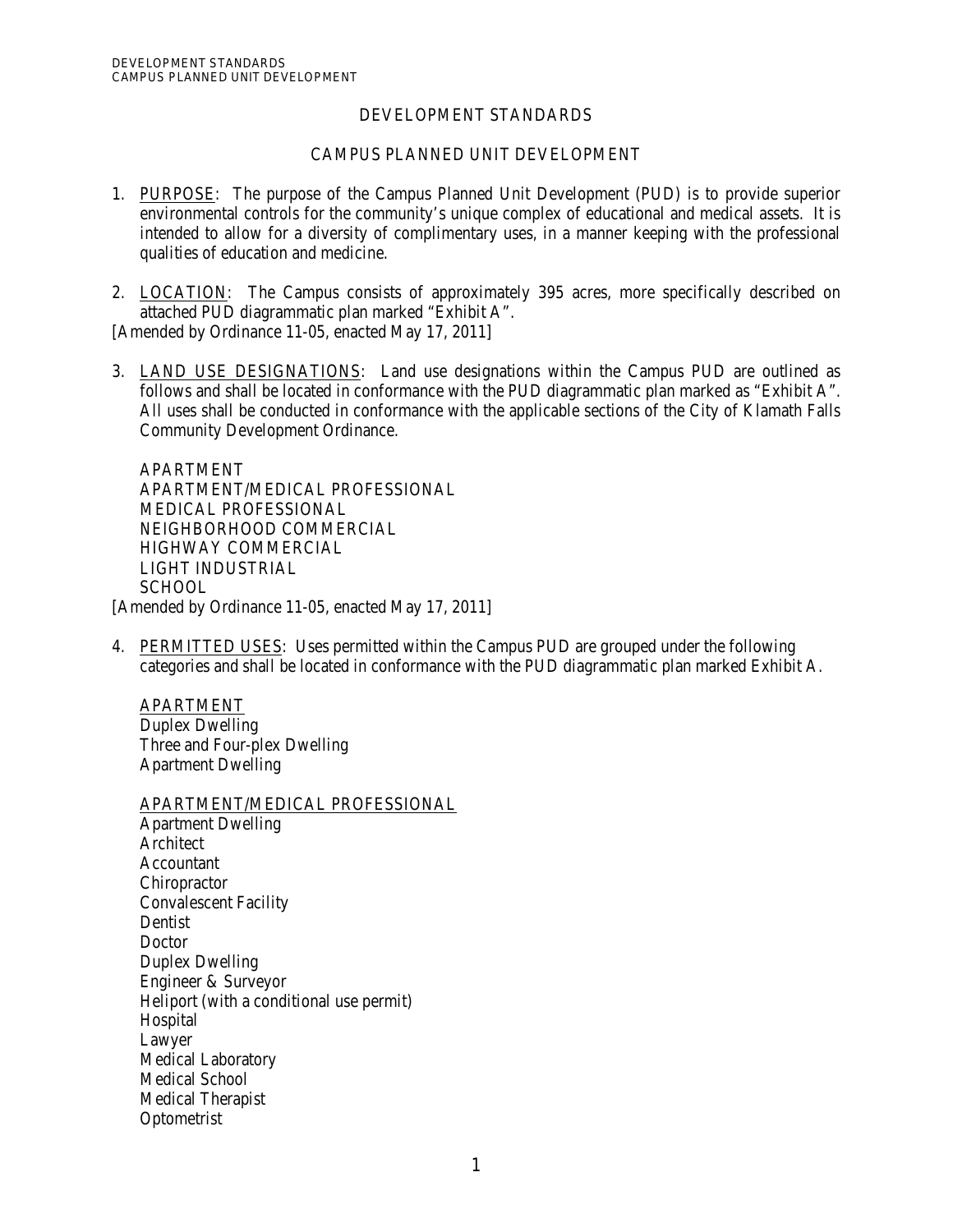Pharmacy (prescription only) Three and Four-plex Dwelling Utility Substation

#### MEDICAL PROFESSIONAL

Architect Accountant **Chiropractor** Convalescent Facility Dentist **Doctor** Engineer & Surveyor Heliport (with a conditional use permit) Hospital Lawyer Medical Laboratory Medical School Medical Therapist Optometrist Pharmacy (prescription only) Utility Substation

### NEIGHBORHOOD COMMERCIAL

Any Medical-Professional Use Art Shop and Studio Bakery Bank & Loan Barber & Beauty Shop Book Store Business Machine Sales Clothing Store Confectionery Delicatessen Drug & Variety Store Dry Cleaning Duplicating Service Florist **Grocery** Insurance Jewelry & Repair Laundry (self service) Medical Equipment Multiple Family Dwelling Real Estate Sales Private Athletic Restaurant Scientific Instruments Service Station Stationery Supplies Tailor Theater Travel Agency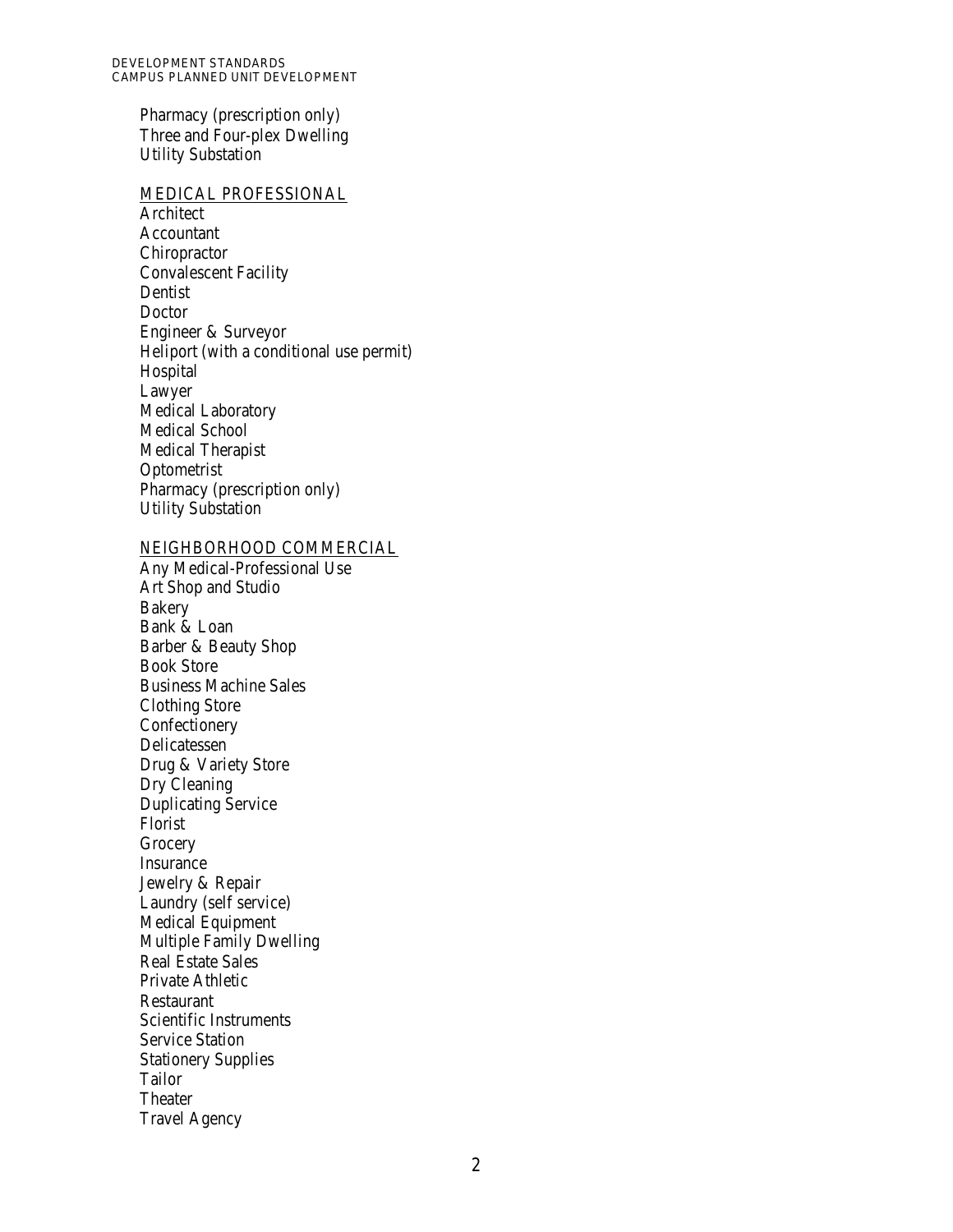DEVELOPMENT STANDARDS CAMPUS PLANNED UNIT DEVELOPMENT

### HIGHWAY COMMERCIAL

Cocktail Lounge Meeting & Banquet Facilities Motel Restaurant Service Station Specialty Shops (accessory only to above uses)

#### LIGHT INDUSTRIAL

Limited Manufacturing & Related Recreation, Storage Research & Development Units Headquarter Offices of Companies Administrative/Professional Office Warehouse & Transfer Units Incubator Buildings Retail Commercial or Commercial Services (Provided it is secondary to a Light Industrial Use as amended by Ordinance #6538)

## **SCHOOL**

College, including Student Convention Housing Elementary School Junior High / Middle School High School University [Amended by Ordinance 11-05, enacted May 17, 2011]

- 5. BUILDING SIZE: Structures shall be related harmoniously to the terrain and to existing buildings in the PUD. Specific size requirements shall include the following:
	- a. Apartment: Each apartment dwelling unit shall have a minimum of 750 square feet of floor area. No more than 40 apartment dwelling units shall be allowed in one single structure.
	- b. Apartment/Medical Professional: Each apartment dwelling unit shall have a minimum of 750 square feet of floor area. No more than 40 apartment dwelling units shall be allowed in one single structure.
	- c. Neighborhood Commercial: No single use shall be allowed to occupy more than 10,000 square feet of building area, including storage and mechanical space. No single building shall have a total area in excess of 20,000 square feet.

[Amended by Ordinance 11-05, enacted May 17, 2011]

6. LOT COVERAGE: Buildings shall not occupy more than the following percentages of lot areas in the following use categories:

| a. Apartment:                      | 60% |
|------------------------------------|-----|
| b. Apartment/Medical Professional: | 60% |
| c. Medical Professional:           | 60% |
| d. Neighborhood Commercial:        | 70% |
| e. Highway Commercial:             | 70% |
| f. Light Industrial:               | 70% |
| g. Schools:                        | 50% |
|                                    |     |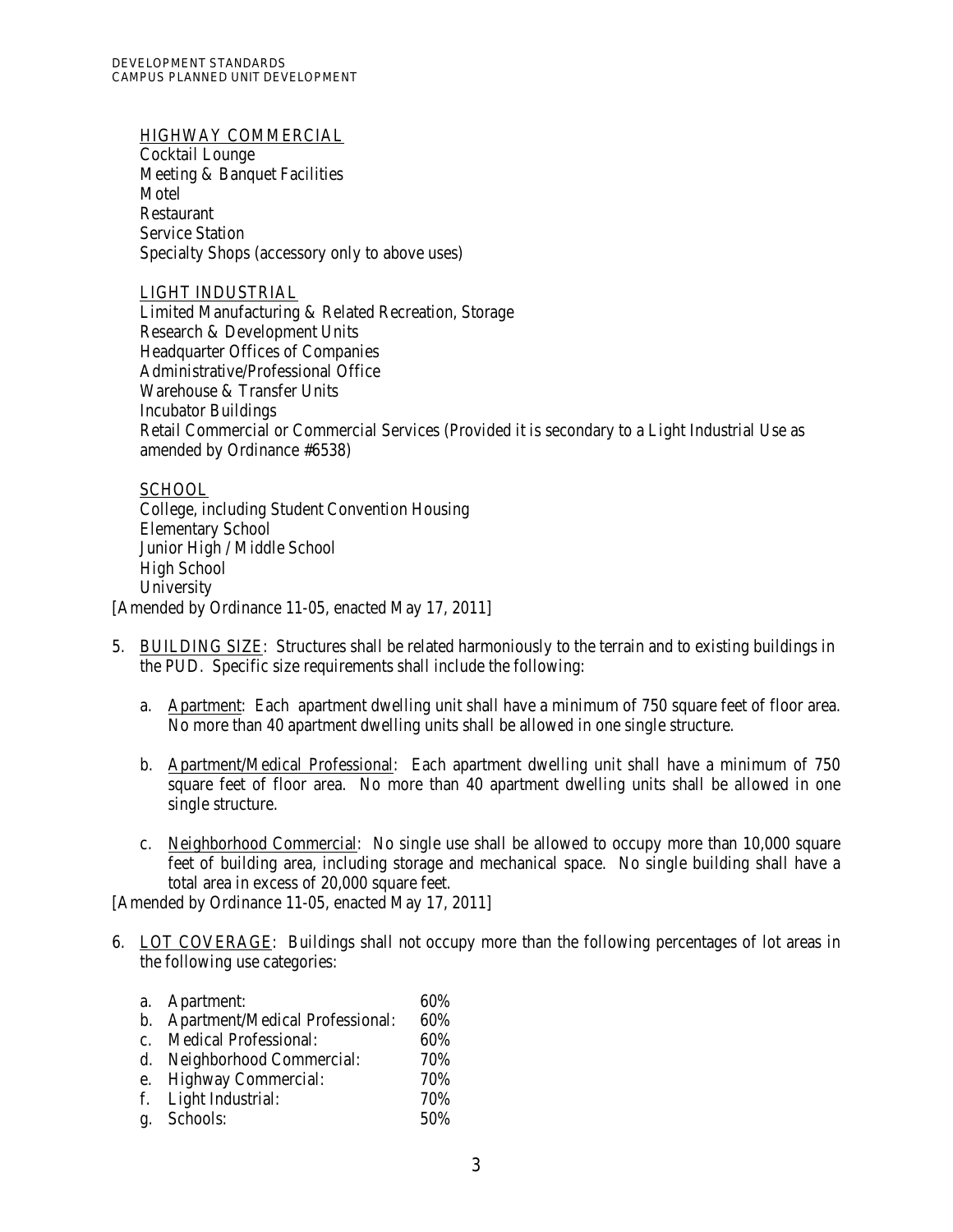7. BUILDING HEIGHT: Buildings shall not exceed the following heights in the following use categories:

| a. Apartment:                              | 30 feet |
|--------------------------------------------|---------|
| b. Apartment/Medical Professional:         | 30 feet |
| c. Medical Professional (office use only): | 30 feet |
| d. Neighborhood Commercial:                | 30 feet |
| e. Highway Commercial:                     | 30 feet |
| f. Light Industrial:                       | 45 feet |
| g. Schools:                                | 70 feet |
|                                            |         |

Notwithstanding the above dimensional requirements, no structure or use shall encroach upon or restrict an adjacent structure's or use's access to incident solar energy.

[Amended by Ordinance 11-05, enacted May 17, 2011]

- 8. BUILDING SETBACKS: All structures in all use categories shall be setback from property lines the following minimum distances:
	- a. Street Frontages: 20 feet
	- b. Sides & Rear: 10 feet

Notwithstanding the above dimensional requirements, no structure or use shall encroach upon or restrict an adjacent structure's or use's access to incident solar energy.

[Amended by Ordinance 11-05, enacted May 17, 2011]

9. OFF STREET PARKING: All uses shall provide off street parking in accordance with the requirements of Chapter 14 of the City of Klamath Falls Community Development Ordinance (CDO). All off street parking areas shall be adequately lighted. Diagrammatic lighting plans shall be submitted with all permit applications.

[Amended by Ordinance 97-9, enacted April 21, 1997]

10. PARKING LOT INGRESS & EGRESS: Access to parking lots shall be limited to curb cuts no wider than 24 feet. Curb cuts shall be no closer to street intersections than 50 feet. Parking lots shall have no more than one curb cut per each side of street frontage. Driving aisles within parking lots shall be in accordance with the requirements of Chapter 14 of the City of Klamath Falls Community Development Ordinance (CDO).

[Amended by Ordinance 11-05, enacted May 17, 2011]

11. PEDESTRIAN CIRCULATIONS: All uses shall provide adequate pedestrian walkways in order to afford convenient and safe pedestrian circulation. Sidewalks shall be constructed adjacent to all streets and shall be constructed within properties as deemed necessary by the City reviewing authority.

[Amended by Ordinance 97-9, enacted April 21, 1997]

12. SIGNS: All signs within the Campus PUD shall be constructed in accordance with the requirements of Chapter 14 of the City of Klamath Falls Community Development Ordinance (CDO). The size, location, design, lighting and material of all exterior signs and outdoor advertising structures shall not detract from proposed or existing buildings. Diagrammatic sign plans shall be submitted with all permit applications.

[Amended by Ordinance 11-05, enacted May 17, 2011]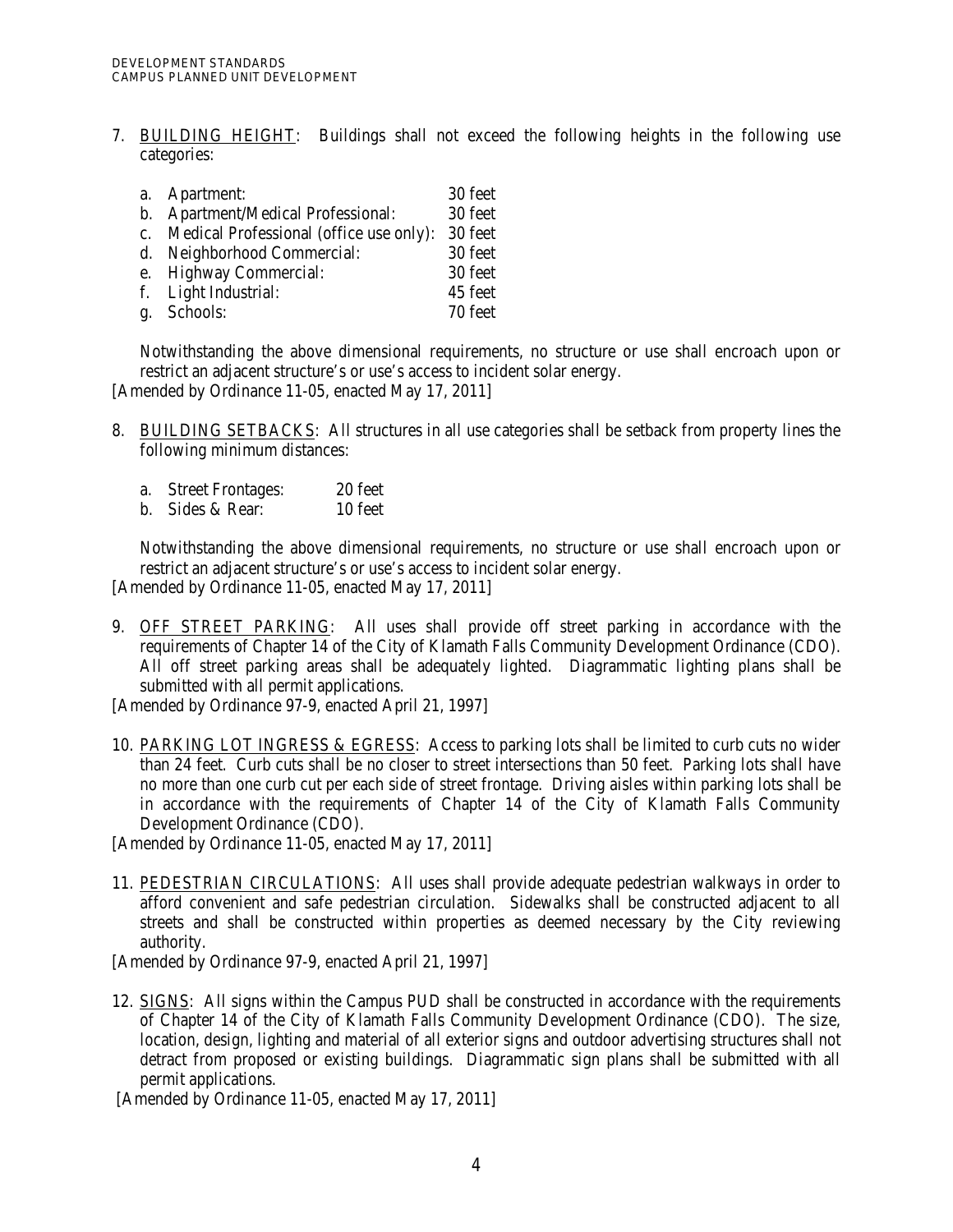13. LANDFORM & LANDSCAPING: The land shall be preserved in its natural form, insofar as practicable, by minimizing soil removal and any grade changes shall be in keeping with the general appearance of neighboring properties. No soil excavations or fill of any type shall be permitted without the approval of the City reviewing authority. All property areas remaining unbuilt upon, after construction of a permitted use, shall within six months from the date of occupancy of said constructed use, be landscaped in an adequate and thorough manner; including, but not limited to, evergreen ground cover, evergreen shrubbery and evergreen trees; and in a density sufficient to erosion control, in that all cuts, embankments and slopes greater than 5% shall be planted with sufficient plant materials to prevent detrimental erosion. Diagrammatic landscaping plans shall be submitted to the Planning Department with all permit applications.

[Amended by Ordinance 97-9, enacted April 21, 1997]

- 14. SCREENING: Any exterior storage or refuse areas, exposed machinery, service areas, truck loading areas, utility buildings and structures and similar accessory structures shall be screened by appropriate fences or walls, constructed with materials which are complimentary to adjacent buildings, to a height of not less than five (5) feet; nor more than seven (7) feet as measured from finished grade to the highest structural component of the fence or wall.
- 15. UTILITIES: All electric, telephone and other utility lines shall be constructed underground.
- 16. STORM DRAINAGE: Special attention shall be given to proper site surface drainage so that removal of storm waters will not adversely affect neighboring properties or the City storm sewer system. Diagrammatic drainage plans shall be submitted to the Planning Department with all permit applications and shall be approved only when found in compliance with the Public Works Director's drainage plan for the area.
- 17. APARTMENT RECREATION SITES: All apartment residential proposals shall be submitted with plans that designate sufficient and suitable outdoor recreation areas for the property's tenants and their guests. Such recreation areas shall contain a minimum of 40 square feet per dwelling unit. [Amended by Ordinance 11-05, enacted May 17, 2011]
- 18. TRAFFIC POLICY: All development proposals shall be made in consideration of the poor traffic conditions in the PUD, including streets carrying excess vehicle counts and street and intersection congestion and hazards. All proposals shall be designed wherever possible, to mitigate these poor conditions and wherever possible, to alleviate them including agreement to participate in area wide plans and improvement districts designed to address the traffic problem.

[Amended by Ordinance 97-9, enacted April 21, 1997]

19. DEVELOPMENT PROCEDURE: No use of structure of any type shall be permitted or constructed until all applicable plans have been approved through a Design Review pursuant to the applicable sections of the CDO. In addition to notice required by the CDO, notice of a pending Design Review within the Campus PUD shall also be provided to all Planning Commission members. Any such member or any person receiving notice may request a public hearing and review before the Planning Commission.

[Amended by Ordinance 11-05, enacted May 17, 2011]

20. PUD AMENDMENTS: The PUD, including its diagrammatic plan and this text, may be amended in accordance with Chapter 10 of the CDO.

[Amended by Ordinance 97-9, enacted April 21, 1997]